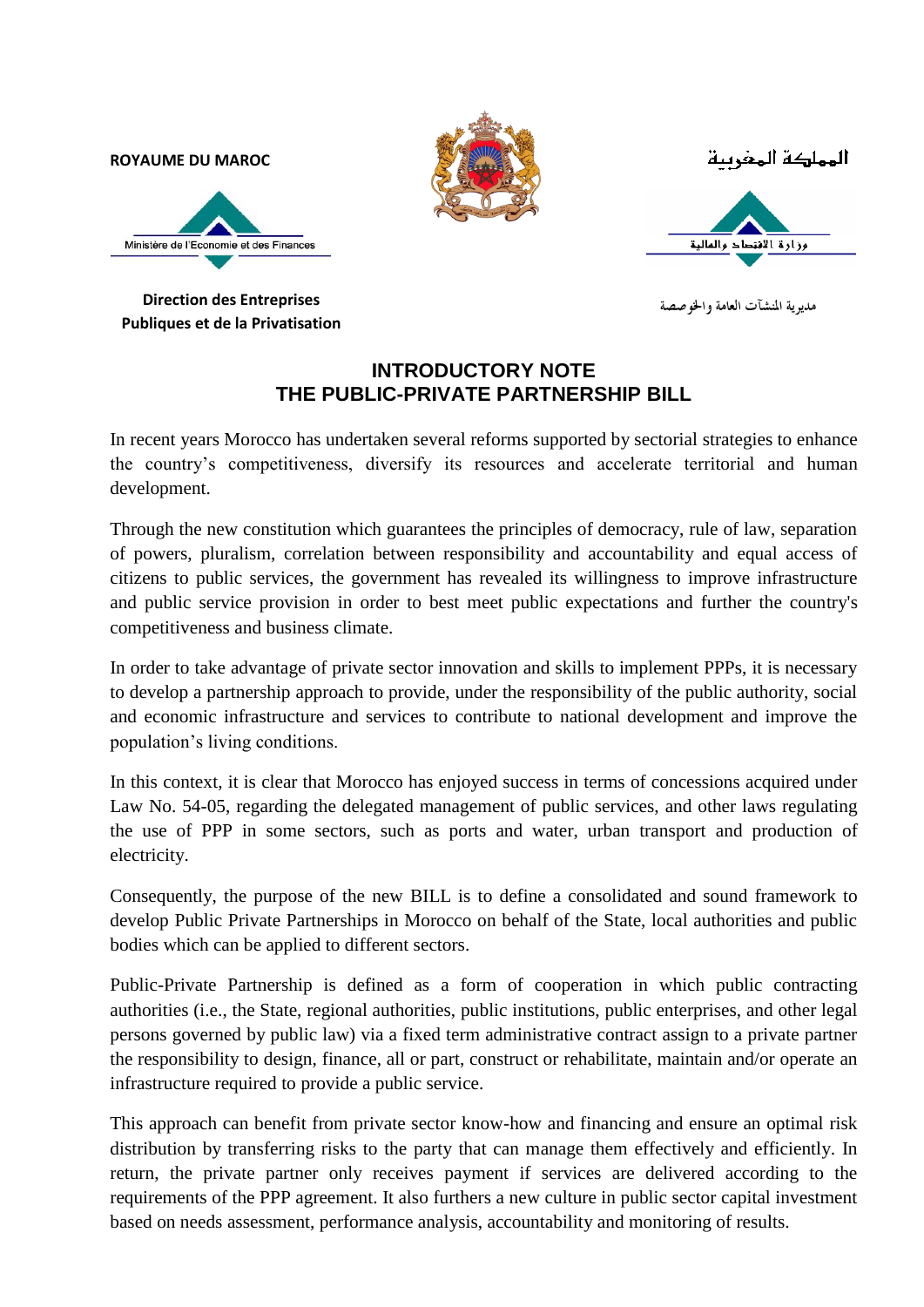The PPP procurement route can only be used when a needs analysis has been properly conducted, options have been assessed and it is feasible for the project to be delivered under a PPP structure. This appraisal needs to take into consideration the project's complexity, expected performance, quality of services provided and risks inherent to a project.

During the PPP bidding process, selection of the preferred bidder is subject to the principles of publicity, transparency, free competition, equal opportunity and fairness, and good governance.

There are three procurement procedures clarified in the draft BILL; standard procedures, competitive dialogue and the negotiated procedure.

The standard procedure (open/restricted tender) is subject to the principle of competition and allows the selection of the most economically advantageous tender based on criteria produced in the tender document and communicated to all tenders.

Competitive dialogue is initiated by the public authorities when they are not objectively able to define the technical means to satisfy their needs and objectives and are not able to specify the financial or legal structure of a project.

Negotiated procedure can be exceptionally selected in the following cases:

- The service can be conducted or operated, for technical or legal concerns, only by a single private operator;
- An emergency resulting from unforeseeable events for the public authority
- Reasons of national defence or public security.

The contract is awarded to the candidate submitting the most economically advantageous bid while meeting the output specifications. The tender document must include the economic and qualitative criteria related to the overall cost, performance objectives, sustainable development's requirements, technical and innovative features of the offer and measures to promote small and medium enterprises.

The PPP contract should include mandatory clauses regarding duration, performance targets, risk sharing, asset transfer, sub-contracting, control and supervision of the private partner, guarantees, personnel and contract termination.

The PPP contract duration shall not be for less than five years and shall not exceed thirty years, which distinguishes it from traditional procurement and allows sufficient time for amortization before transferring assets back to the public authority. The duration of the PPP contract may be for up to fifty years based on project needs.

Performance targets for each PPP project allow the public entity to control the private partner optimally, based on indicators specified in the contract. They also help to meet citizens' expectations in terms of service quality and availability. In addition, the public authority can audit the terms and conditions of preparation, procurement and implementation of the contract.

Identifying and sharing risks properly in a PPP contract maintains contract equilibrium and allocates risks to the partner judged best able to assume and manage them.